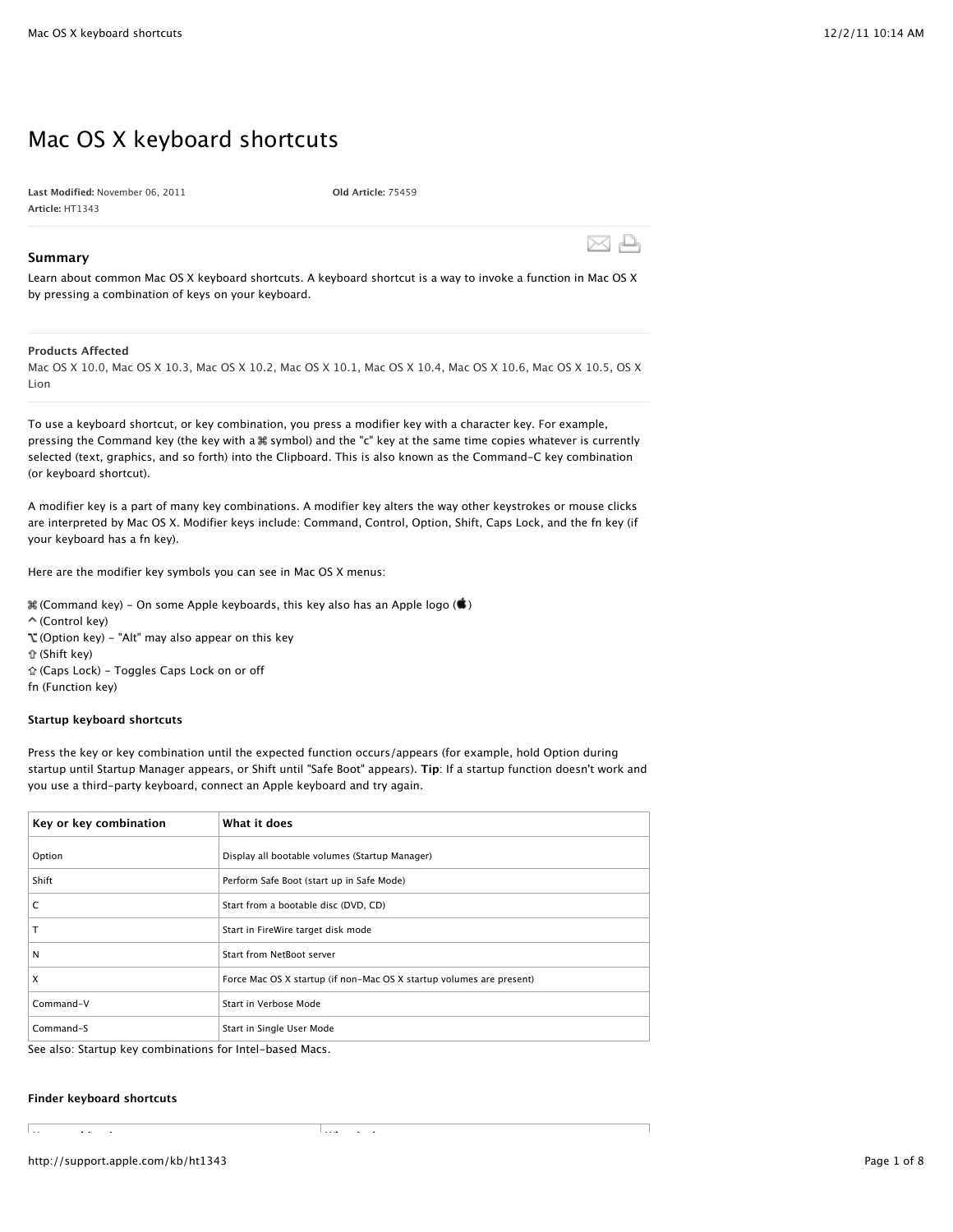Mac OS X keyboard shortcuts and the state of the state of the state of the state of the state of the state of the state of the state of the state of the state of the state of the state of the state of the state of the stat

| Key combination        | What it does                                                                     |
|------------------------|----------------------------------------------------------------------------------|
| Command-A              | Select all items in the front Finder window (or desktop if no window is<br>open) |
| Option-Command-A       | Deselect all items                                                               |
| Shift-Command-A        | Open the Applications folder                                                     |
| Command-C              | Copy selected item/text to the Clipboard                                         |
| Shift-Command-C        | Open the Computer window                                                         |
| Command-D              | Duplicate selected item                                                          |
| Shift-Command-D        | Open desktop folder                                                              |
| Command-E              | Eject                                                                            |
| Command-F              | Find any matching Spotlight attribute                                            |
| Shift-Command-F        | Find Spotlight file name matches                                                 |
| Option-Command-F       | Navigate to the search field in an already-open Spotlight window                 |
| Shift-Command-G        | Go to Folder                                                                     |
| Shift-Command-H        | Open the Home folder of the currently logged-in user account                     |
| Command-I              | Get Info                                                                         |
| Option-Command-I       | Show Inspector                                                                   |
| Control-Command-I      | Get Summary Info                                                                 |
| Shift-Command-I        | Open iDisk                                                                       |
| Command-J              | Show View Options                                                                |
| Command-K              | Connect to Server                                                                |
| Shift-Command-K        | Open Network window                                                              |
| Command-L              | Make alias of the selected item                                                  |
| Command-M              | Minimize window                                                                  |
| Option-Command-M       | Minimize all windows                                                             |
| Command-N              | New Finder window                                                                |
| Shift-Command-N        | New folder                                                                       |
| Option-Command-N       | New Smart Folder                                                                 |
| Command-O              | Open selected item                                                               |
| Shift-Command-Q        | Log Out                                                                          |
| Option-Shift-Command-Q | Log Out immediately                                                              |
| Command-R              | Show original (of alias)                                                         |
| Command-T              | Add to Sidebar                                                                   |
| Shift-Command-T        | Add to Favorites                                                                 |
| Option-Command-T       | Hide Toolbar / Show Toolbar in Finder windows                                    |
| Shift-Command-U        | Open Utilities folder                                                            |
| Command-V              | Paste                                                                            |
| Command-W              | Close window                                                                     |
| Option-Command-W       | Close all windows                                                                |
| Command-X              | Cut                                                                              |
| Option-Command-Y       | Slideshow (Mac OS X 10.5 or later)                                               |
| Command-Z              | Undo / Redo                                                                      |
| Command-1              | View as Icon                                                                     |
| Command-2              | View as List                                                                     |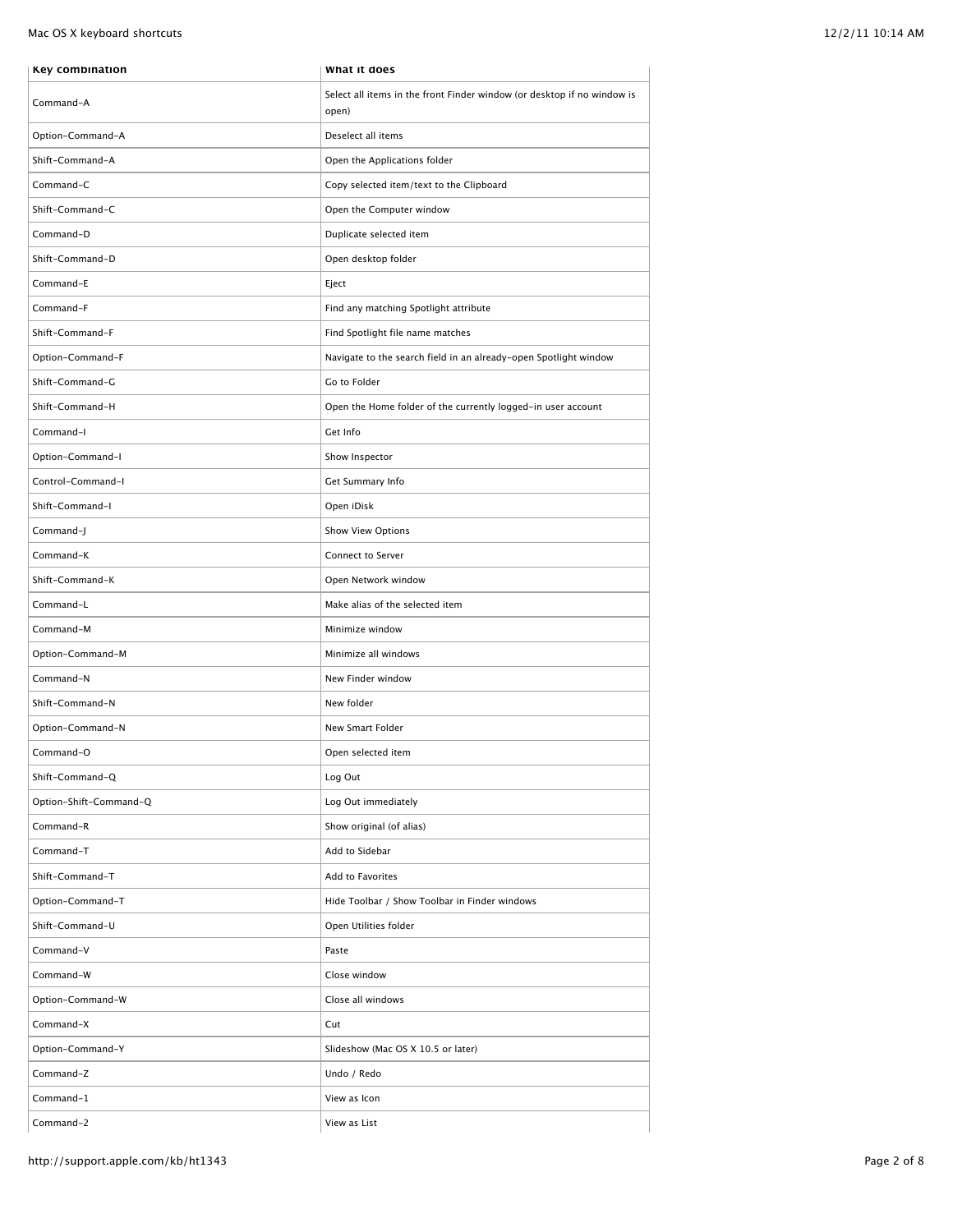| Command-3                                                                                  | View as Columns                                                                                          |
|--------------------------------------------------------------------------------------------|----------------------------------------------------------------------------------------------------------|
| Command-4                                                                                  | View as Cover Flow (Mac OS X 10.5 or later)                                                              |
| Command-, (Command and the comma key)                                                      | Open Finder preferences                                                                                  |
| Command-` (the Grave accent key--above Tab key on a US<br>English keyboard layout)         | Cycle through open Finder windows                                                                        |
| Command-Shift-?                                                                            | Open Mac Help                                                                                            |
| Option-Shift-Command-Esc (hold for three seconds) - Mac<br>OS X v10.5, v10.6 or later only | Force Quit front-most application                                                                        |
| Command-[                                                                                  | <b>Back</b>                                                                                              |
| Command-1                                                                                  | Forward                                                                                                  |
| Command-Up Arrow                                                                           | Open enclosed folder                                                                                     |
| Control-Command-Up Arrow                                                                   | Open enclosed folder in a new window                                                                     |
| Command-Down Arrow                                                                         | Open highlighted item                                                                                    |
| Command-Tab                                                                                | Switch application--cycle forward                                                                        |
| Shift-Command-Tab                                                                          | Switch application--cycle backward                                                                       |
| Command-Delete                                                                             | Move to Trash                                                                                            |
| Shift-Command-Delete                                                                       | <b>Empty Trash</b>                                                                                       |
| Option-Shift-Command-Delete                                                                | Empty Trash without confirmation dialog                                                                  |
| Spacebar (or Command-Y)                                                                    | Quick Look (Mac OS X 10.5 or later)                                                                      |
| Command key while dragging                                                                 | Move dragged item to other volume/location (pointer icon changes<br>while key is held--see this article) |
| Option key while dragging                                                                  | Copy dragged item (pointer icon changes while key is held--see this<br>article)                          |
| Option-Command key combination while dragging                                              | Make alias of dragged item (pointer icon changes while key is held--<br>see this article)                |

# **Application and other Mac OS X keyboard commands**

**Note:** Some applications may not support all of the below application key combinations.

| Key combination | What it does                                                                                                                |
|-----------------|-----------------------------------------------------------------------------------------------------------------------------|
| Command-Space   | Show or hide the Spotlight search field (if multiple languages are installed, may rotate through enabled script<br>systems) |
| Control-A       | Move to beginning of line/paragraph                                                                                         |
| Control-B       | Move one character backward                                                                                                 |
| Control-D       | Delete the character in front of the cursor                                                                                 |
| Control-E       | Move to end of line/paragraph                                                                                               |
| Control-F       | Move one character forward                                                                                                  |
| Control-H       | Delete the character behind the cursor                                                                                      |
| Control-K       | Delete from the character in front of the cursor to the end of the line/paragraph                                           |
| Control-L       | Center the cursor/selection in the visible area                                                                             |
| Control-N       | Move down one line                                                                                                          |
| Control-O       | Insert a new line after the cursor                                                                                          |
| Control-P       | Move up one line                                                                                                            |
| Control-T       | Transpose the character behind the cursor and the character in front of the cursor                                          |
| Control-V       | Move down one page                                                                                                          |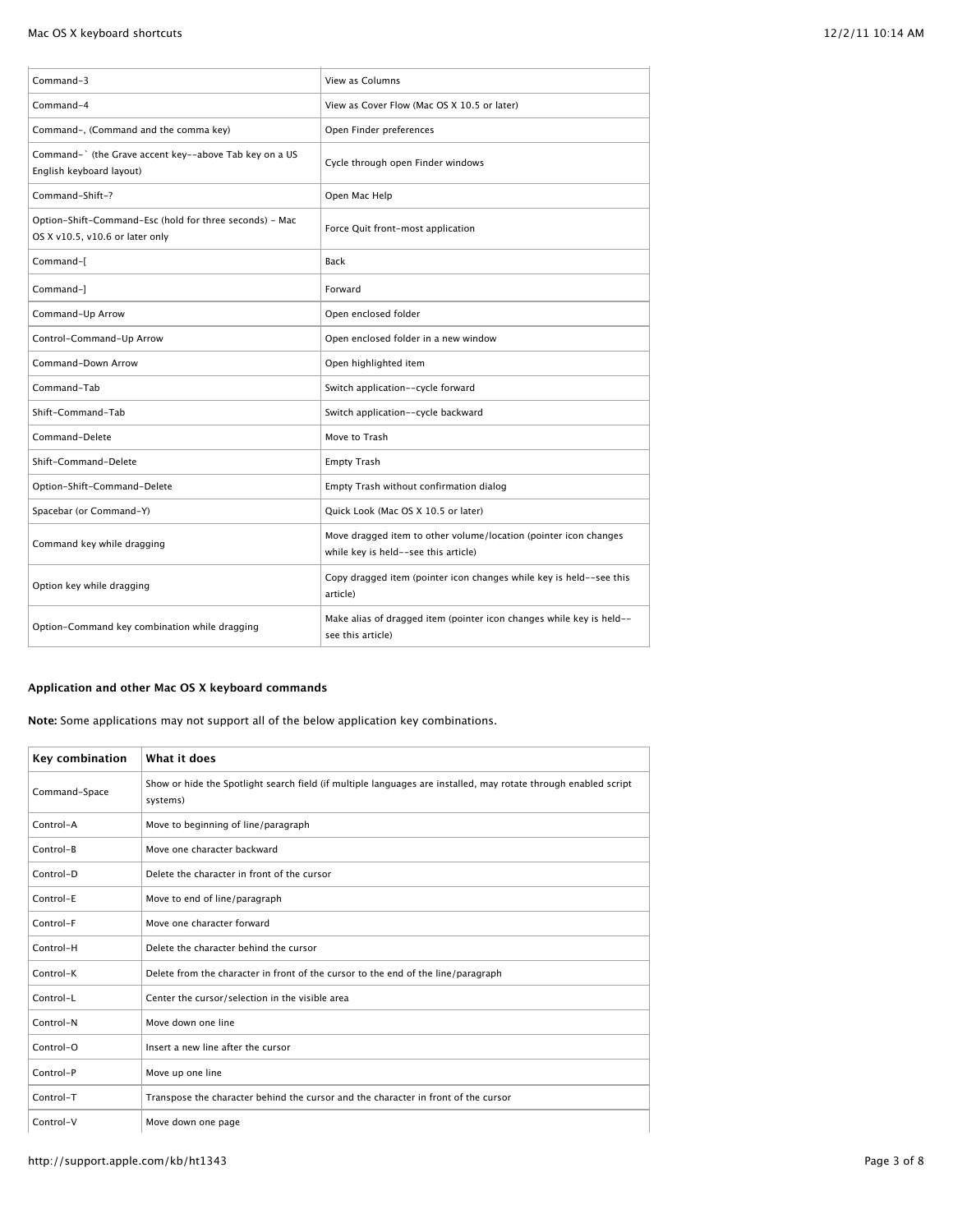| Option-Delete                    | Delete the word that is left of the cursor, as well as any spaces or punctuation after the word                                                          |
|----------------------------------|----------------------------------------------------------------------------------------------------------------------------------------------------------|
| Option-Command-<br>Space         | Show the Spotlight search results window (if multiple languages are installed, may rotate through keyboard<br>layouts and input methods within a script) |
| Command-Tab                      | Move forward to the next most recently used application in a list of open applications                                                                   |
| Shift-Command-Tab                | Move backward through a list of open applications (sorted by recent use)                                                                                 |
| Shift-Tab                        | Navigate through controls in a reverse direction                                                                                                         |
| Control-Tab                      | Move focus to the next grouping of controls in a dialog or the next table (when Tab moves to the next cell)                                              |
| Shift-Control-Tab                | Move focus to the previous grouping of controls                                                                                                          |
| Command-esc                      | Open Front Row (if installed)                                                                                                                            |
| Option-Eject                     | Eject from secondary optical media drive (if one is installed)                                                                                           |
| Control-Eject                    | Show shutdown dialog                                                                                                                                     |
| Option-Command-<br>Eject         | Put the computer to sleep                                                                                                                                |
| Control-Command-<br>Eject        | Quit all applications (after giving you a chance to save changes to open documents), then restart the computer                                           |
| Control Option-<br>Command-Eject | Quit all applications (after giving you a chance to save changes to open documents), then shut down the<br>computer                                      |
| fn-Delete                        | Forward Delete (on portable Macs' built-in keyboard)                                                                                                     |
| Control-F1                       | Toggle full keyboard access on or off                                                                                                                    |
| Control-F2                       | Move focus to the menu bar                                                                                                                               |
| Control-F3                       | Move focus to the Dock                                                                                                                                   |
| Control-F4                       | Move focus to the active (or next) window                                                                                                                |
| Shift-Control-F4                 | Move focus to the previously active window                                                                                                               |
| Control-F5                       | Move focus to the toolbar.                                                                                                                               |
| Control-F6                       | Move focus to the first (or next) panel                                                                                                                  |
| Shift-Control-F6                 | Move focus to the previous panel                                                                                                                         |
| Control-F7                       | Temporarily override the current keyboard access mode in windows and dialogs                                                                             |
| F <sub>9</sub>                   | Tile or untile all open windows                                                                                                                          |
| F10                              | Tile or untile all open windows in the currently active application                                                                                      |
| F11                              | Hide or show all open windows                                                                                                                            |
| F12                              | Hide or display Dashboard                                                                                                                                |
| Command-`                        | Activate the next open window in the frontmost application                                                                                               |
| Shift-Command-`                  | Activate the previous open window in the frontmost application                                                                                           |
| Option-Command-`                 | Move focus to the window drawer                                                                                                                          |
| Command- - (minus)               | Decrease the size of the selected item                                                                                                                   |
| Command-{                        | Left-align a selection                                                                                                                                   |
| Command-}                        | Right-align a selection                                                                                                                                  |
| Command-                         | Center-align a selection                                                                                                                                 |
| Command-:                        | Display the Spelling window                                                                                                                              |
| Command-;                        | Find misspelled words in the document                                                                                                                    |
| Command-,                        | Open the front application's preferences window (if it supports this keyboard shortcut)                                                                  |
| Option-Control-<br>Command-,     | Decrease screen contrast                                                                                                                                 |
| Option-Control-<br>Command-.     | Increase screen contrast                                                                                                                                 |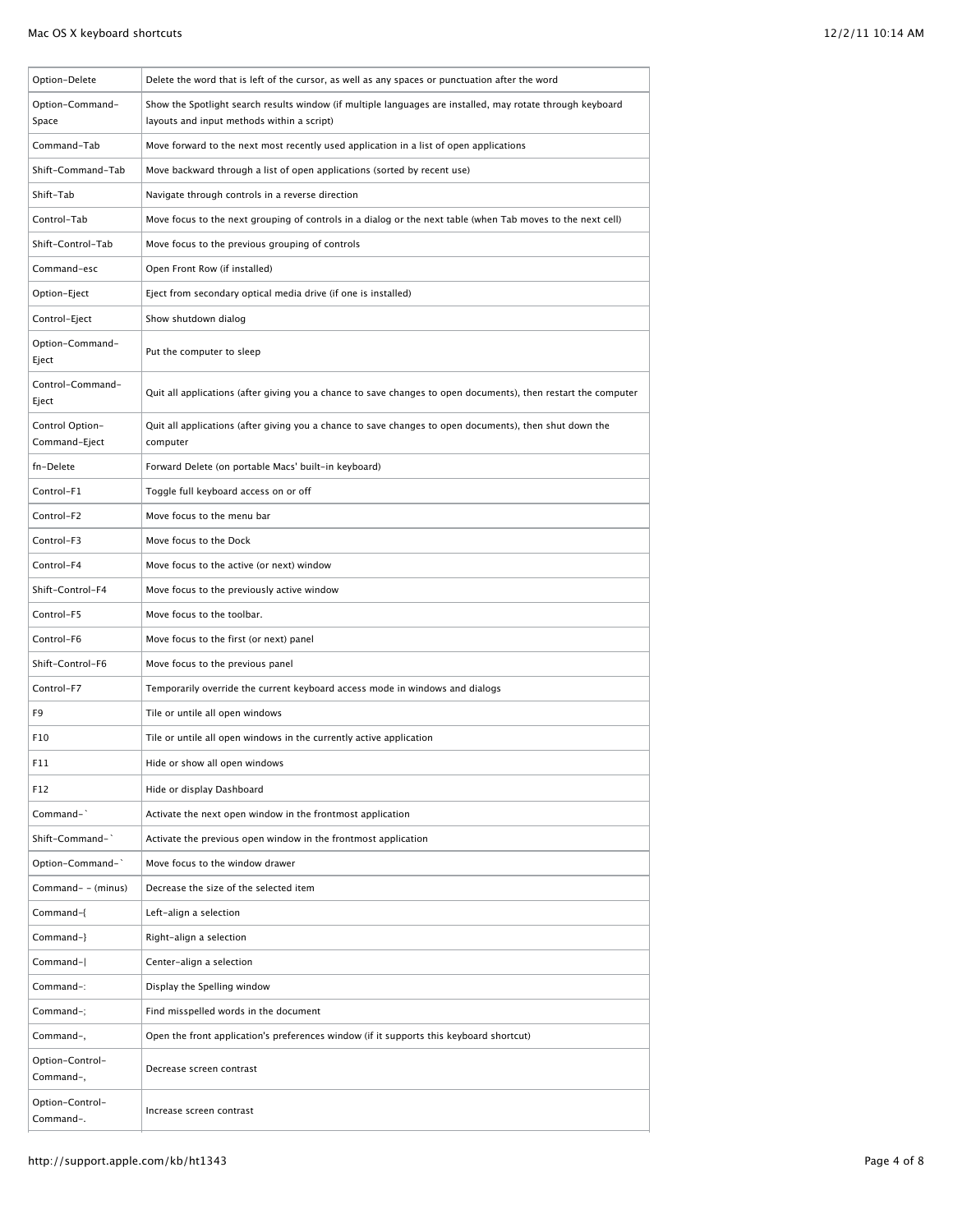| Command-?                   | Open the application's help in Help Viewer                                                        |
|-----------------------------|---------------------------------------------------------------------------------------------------|
| Option-Command-/            | Turn font smoothing on or off                                                                     |
| $Shift-Command =$           | Increase the size of the selected item                                                            |
| Shift-Command-3             | Capture the screen to a file                                                                      |
| Shift-Control-<br>Command-3 | Capture the screen to the Clipboard                                                               |
| Shift-Command-4             | Capture a selection to a file                                                                     |
| Shift-Control-<br>Command-4 | Capture a selection to the Clipboard                                                              |
| Command-A                   | Highlight every item in a document or window, or all characters in a text field                   |
| Command-B                   | Boldface the selected text or toggle boldfaced text on and off                                    |
| Command-C                   | Copy the selected data to the Clipboard                                                           |
| Shift-Command-C             | Display the Colors window                                                                         |
| Option-Command-C            | Copy the style of the selected text                                                               |
| Control-Command-C           | Copy the formatting settings of the selected item and store on the Clipboard                      |
| Option-Command-D            | Show or hide the Dock                                                                             |
| Command-Control-D           | Display the definition of the selected word in the Dictionary application                         |
|                             | Selects the Desktop folder in Open and Save dialogs                                               |
| Command-D                   | Selects "Don't Save" in dialogs that contain a Don't Save button, in Mac OS X v10.6.8 and earlier |
| Command-Delete              | Selects "Don't Save" in dialogs that contain a Don't Save button, in OS X Lion                    |
| Command-E                   | Use the selection for a find                                                                      |
| Command-F                   | Open a Find window                                                                                |
| Option-Command-F            | Move to the search field control                                                                  |
| Command-G                   | Find the next occurrence of the selection                                                         |
| Shift-Command-G             | Find the previous occurrence of the selection                                                     |
| Command-H                   | Hide the windows of the currently running application                                             |
| Option-Command-H            | Hide the windows of all other running applications                                                |
| Command-I                   | Italicize the selected text or toggle italic text on or off                                       |
| Option-Command-I            | Display an inspector window                                                                       |
| Command-J                   | Scroll to a selection                                                                             |
| Command-M                   | Minimize the active window to the Dock                                                            |
| Option-Command-M            | Minimize all windows of the active application to the Dock                                        |
| Command-N                   | Create a new document in the frontmost application                                                |
| Command-O                   | Display a dialog for choosing a document to open in the frontmost application                     |
| Command-P                   | Display the Print dialog                                                                          |
| Shift-Command-P             | Display a dialog for specifying printing parameters (Page Setup)                                  |
| Command-Q                   | Quit the frontmost application                                                                    |
| Command-S                   | Save the active document                                                                          |
| Shift-Command-S             | Display the Save As dialog                                                                        |
| Command-T                   | Display the Fonts window                                                                          |
| Option-Command-T            | Show or hide a toolbar                                                                            |
| Command-U                   | Underline the selected text or turn underlining on or off                                         |
| Command-V                   | Paste the Clipboard contents at the insertion point                                               |
| Option-Command-V            | Apply the style of one object to the selected object (Paste Style)                                |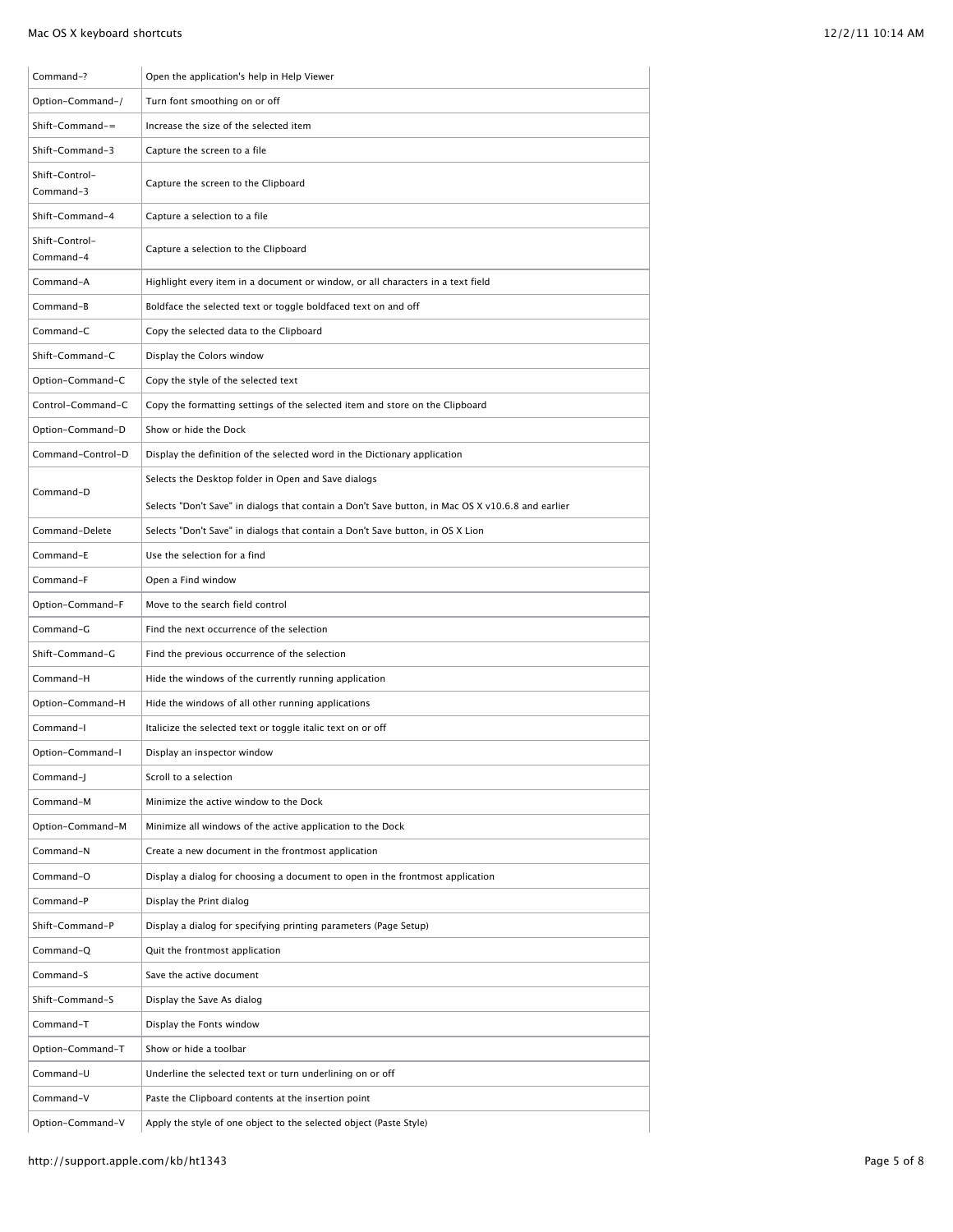| Option-Shift-<br>Command-V   | Apply the style of the surrounding text to the inserted object (Paste and Match Style)                                                    |
|------------------------------|-------------------------------------------------------------------------------------------------------------------------------------------|
| Control-Command-V            | Apply formatting settings to the selected object (Paste Ruler Command)                                                                    |
| Command-W                    | Close the frontmost window                                                                                                                |
| Shift-Command-W              | Close a file and its associated windows                                                                                                   |
| Option-Command-W             | Close all windows in the application without quitting it                                                                                  |
| Command-X                    | Remove the selection and store in the Clipboard                                                                                           |
| Command-Z                    | Undo previous command (some applications allow for multiple Undos)                                                                        |
| Shift-Command-Z              | Redo previous command (some applications allow for multiple Redos)                                                                        |
| Control-Right Arrow          | Move focus to another value or cell within a view, such as a table                                                                        |
| Control-Left Arrow           | Move focus to another value or cell within a view, such as a table                                                                        |
| Control-Down Arrow           | Move focus to another value or cell within a view, such as a table                                                                        |
| Control-Up Arrow             | Move focus to another value or cell within a view, such as a table                                                                        |
| Command-Right Arrow          | Move the text insertion point to the end of the current line                                                                              |
| Command-Left Arrow           | Move the text insertion point to the beginning of the current line                                                                        |
| Command-Down<br>Arrow        | Move the text insertion point to the end of the document                                                                                  |
| Command-Up Arrow             | Move the text insertion point to the beginning of the document                                                                            |
| Shift-Command-Right<br>Arrow | Select text between the insertion point and the end of the current line (*)                                                               |
| Shift-Command-Left<br>Arrow  | Select text between the insertion point and the beginning of the current line (*)                                                         |
| Shift-Right Arrow            | Extend text selection one character to the right (*)                                                                                      |
| Shift-Left Arrow             | Extend text selection one character to the left (*)                                                                                       |
| Shift-Command-Up<br>Arrow    | Select text between the insertion point and the beginning of the document (*)                                                             |
| Shift-Command-Down<br>Arrow  | Select text between the insertion point and the end of the document (*)                                                                   |
| Shift-Up Arrow               | Extend text selection to the line above, to the nearest character boundary at the same horizontal location (*)                            |
| Shift-Down Arrow             | Extend text selection to the line below, to the nearest character boundary at the same horizontal location (*)                            |
| Shift-Option-Right<br>Arrow  | Extend text selection to the end of the current word, then to the end of the following word if pressed again (*)                          |
| Shift-Option-Left<br>Arrow   | Extend text selection to the beginning of the current word, then to the beginning of the following word if<br>pressed again (*)           |
| Shift-Option-Down<br>Arrow   | Extend text selection to the end of the current paragraph, then to the end of the following paragraph if pressed<br>again (*)             |
| Shift-Option-Up Arrow        | Extend text selection to the beginning of the current paragraph, then to the beginning of the following<br>paragraph if pressed again (*) |
| Control-Space                | Toggle between the current and previous input sources                                                                                     |
| Option-Control-Space         | Toggle through all enabled input sources                                                                                                  |
| Option-Command-esc           | Force Quit                                                                                                                                |

**(\*) Note:** If no text is selected, the extension begins at the insertion point. If text is selected by dragging, then the extension begins at the selection boundary. Reversing the direction of the selection deselects the appropriate unit.

## **Universal Access - VoiceOver keyboard commands**

For information about VoiceOver key combination differences in Mac OS X v10.6, see this article.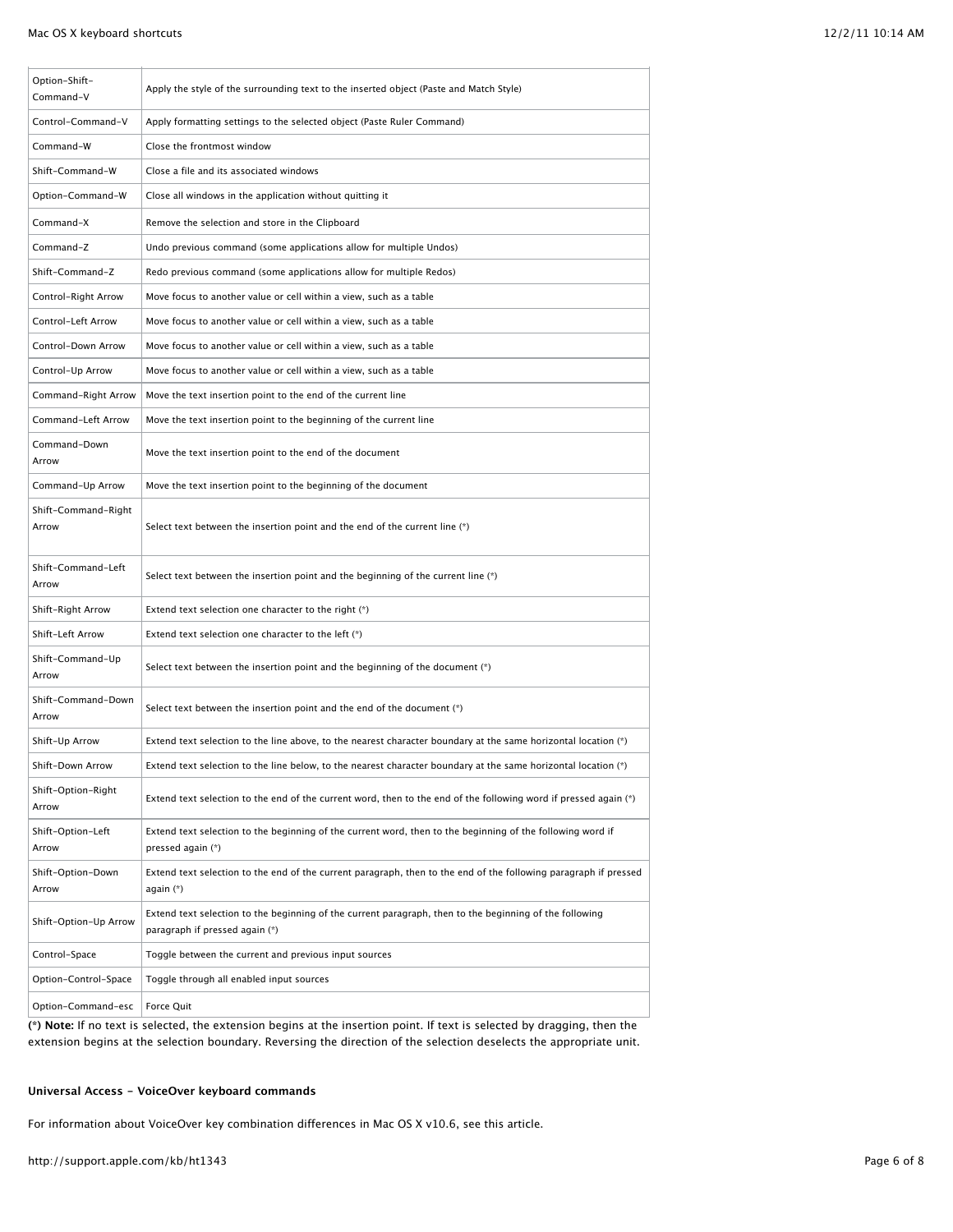| Key combination                              | What it does                                 |
|----------------------------------------------|----------------------------------------------|
| Command-F5 or<br>fn Command-F5               | Turn VoiceOver on or off                     |
| Control Option-F8 or<br>fn Control Option-F8 | Open VoiceOver Utility                       |
| Control Option-F7 or<br>fn Control Option-F7 | Display VoiceOver menu                       |
| Control Option-;<br>or fn Control Option-;   | Enable/disable VoiceOver Control Option-lock |
| Option-Command-8 or<br>fn Command-F11        | Turn on Zoom                                 |
| Option-Command-+                             | Zoom In                                      |
| Option-Command- - (minus)                    | Zoom Out                                     |
| Option-Control-Command-8                     | Invert/revert the screen colors              |
| Control Option-Command-,                     | Reduce contrast                              |
| Control Option-Command-.                     | Increase contrast                            |

**Note**: You may need to enable "Use all F1, F2, etc. keys as standard keys" in Keyboard preferences for the VoiceOver menu and utility to work.

## **Universal Access - Mouse Keys**

When Mouse Keys is turned on in Universal Access preferences, you can use the keyboard or numeric keypad keys to move the mouse pointer. If your computer doesn't have a numeric keypad, use the Fn (function) key.

| Key combination          | What it does                 |
|--------------------------|------------------------------|
| 8                        | Move Up                      |
| 2                        | Move Down                    |
| 4                        | Move Left                    |
| 6                        | Move Right                   |
| 1                        | Move Diagonally Bottom Left  |
| 3                        | Move Diagonally Bottom Right |
| $\overline{7}$           | Move Diagonally Top Left     |
| 9                        | Move Diagonally Top Right    |
| 5                        | Press Mouse Button           |
| 0                        | Hold Mouse Button            |
| . (period on number pad) | Release Hold Mouse Button    |

See also: Shortcuts for Mouse Keys.

# **Additional Information**

**Advanced**: This article refers to the default modifier key assignments. Modifier key assignments can be changed in the Keyboard & Mouse preferences pane of System Preferences. For example, you can change the Command key to act as an Option key, and vice-versa. You can also restore default modifier key settings.

See also:

- Creating keyboard shortcuts for applications
- If a keyboard shortcut doesn't work
- If you can't use some keyboard shortcuts
- Using global keyboard shortcuts